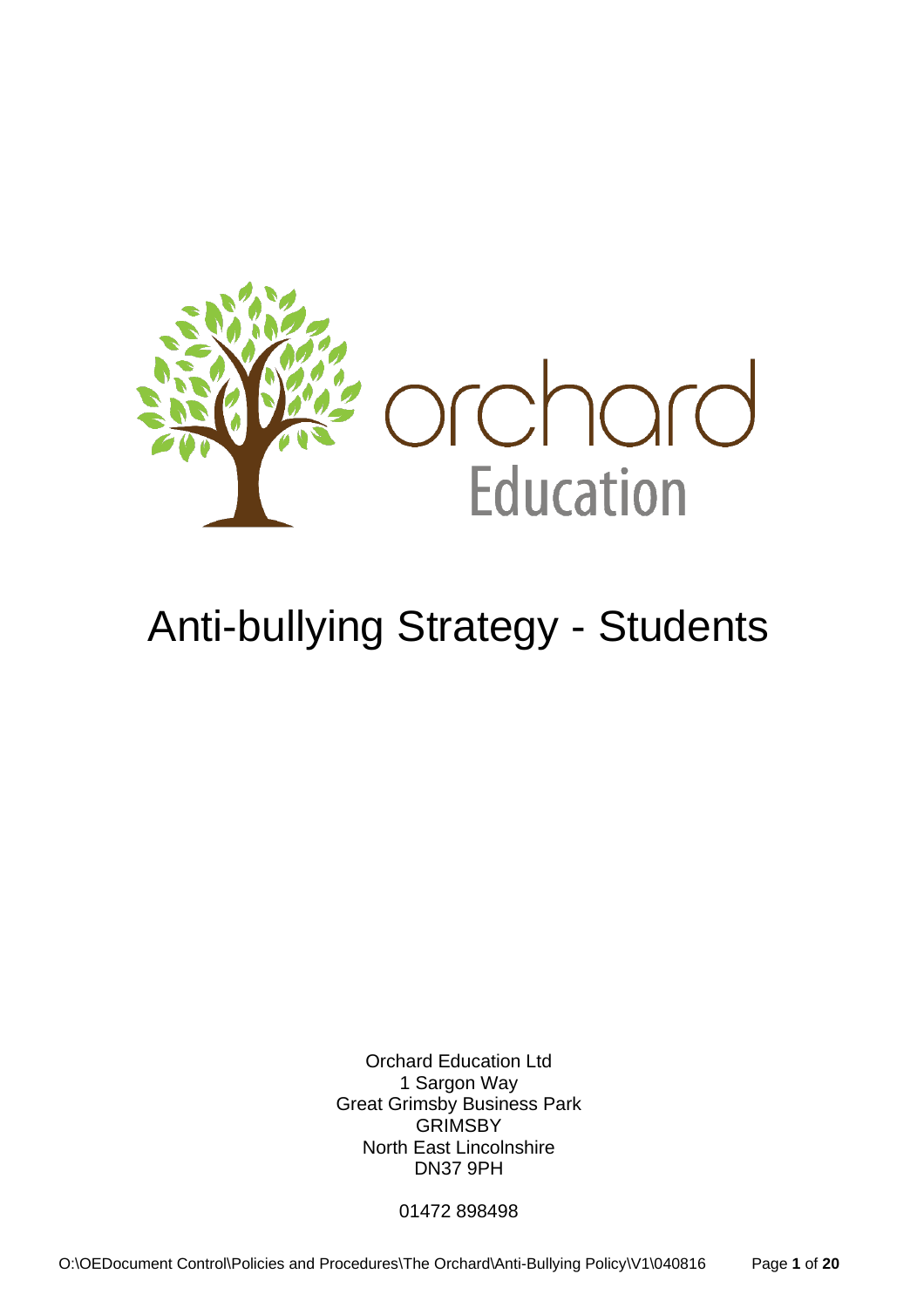# **Contents**

#### **1. What is Bullying?**

- Bullying and Harassment
- Racial and Sexual Abuse/Harm and Bullying
- Teasing and Bullying
- Bullying and The Home/School Context
- Cyber Bullying

#### **2. Measures to prevent bullying**

#### **3. Recording, monitoring and responding**

- Recording
- Responding
- Monitoring
- Cause for Concern
- **4. Staff Training**

#### **5. Further sources of Information**

- Department for Education Resources
- Specialist Organisations
- Cyber-Bullying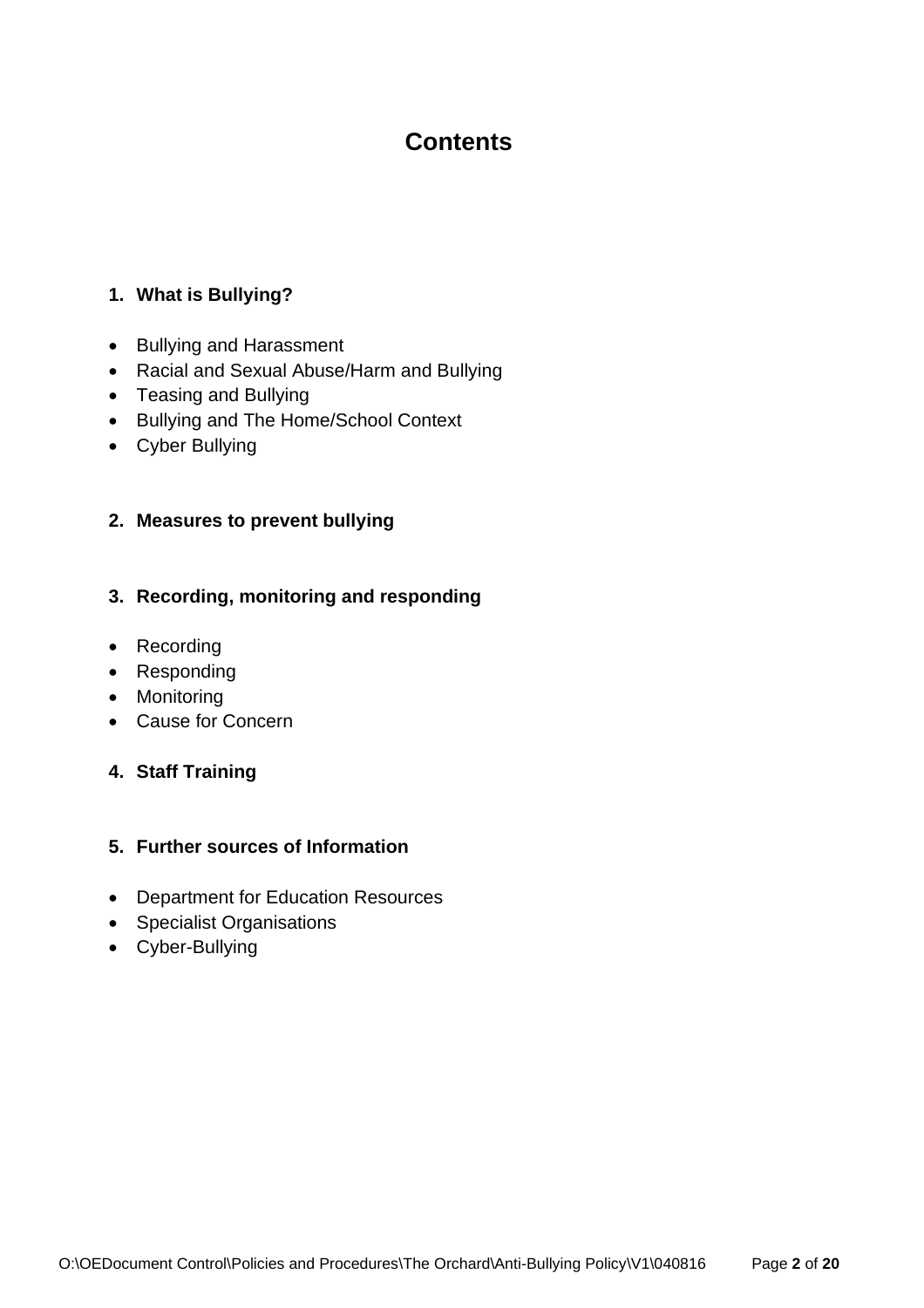## **Bullying**

The Orchard School understand that bullying can make a significant impact in the development of a learner and can also impact further on them in later life. Bullying goes against our own core values of promoting positive relationships and supporting others and we will always look to challenge bullying in whatever form it might take. We take a no tolerance approach to bullying.

Learners who attend the Orchard have often had a negative experience with bullying and may have wider Social Emotional and Mental Health or additional learning needs which may make them even more vulnerable to bullying. School has an absolute duty to make sure learners who attend the school are not faced with bullying whilst they attend our school.

The Orchard School aims to ensure that all members of the school feel welcome, safe and happy and so can learn and make progress. Bullying of any kind can prevent this happening. Bullying makes people feel unsafe and as a school, we take bullying seriously.

Pupils, parents and carers should understand that reporting bullying is essential and be assured that the school will support them fully whenever bullying is reported.

Bullying (both verbal and physical) will not be tolerated in our School. It is the responsibility of students, staff, parents and carers, to prevent it happening, and once it has been identified, to prevent it from continuing.

There are statutory obligations on Schools in relation to preventing and tackling bullying. Under Education Inspections Act 2006, section 89 Headteachers are required by law to draft a written policy which will include measures to prevent all forms of bullying among pupils.

#### **Specifically, these measures must be determined with a view to:**

- Promoting, among pupils, self-discipline and proper regard for authority
- Encouraging good behaviour and respect for others on the part of pupils and preventing all forms of bullying among pupils
- Securing that the standard of behaviour of pupils is acceptable
- Securing that pupils complete any tasks reasonably assigned to them in connection with their education, and
- Otherwise regulating the conduct of pupils

The Department of Education has issued advice on "Preventing and Tackling Bullying" to help schools and local authorities address and prevent bullying. There is no legal requirement to follow the advice, but it explains what government policies mean in practice. School also consider the 'Anti-bullying alliance' and North East Lincolnshire 'safer NEL' strategy around online safety and bullying 2019-2021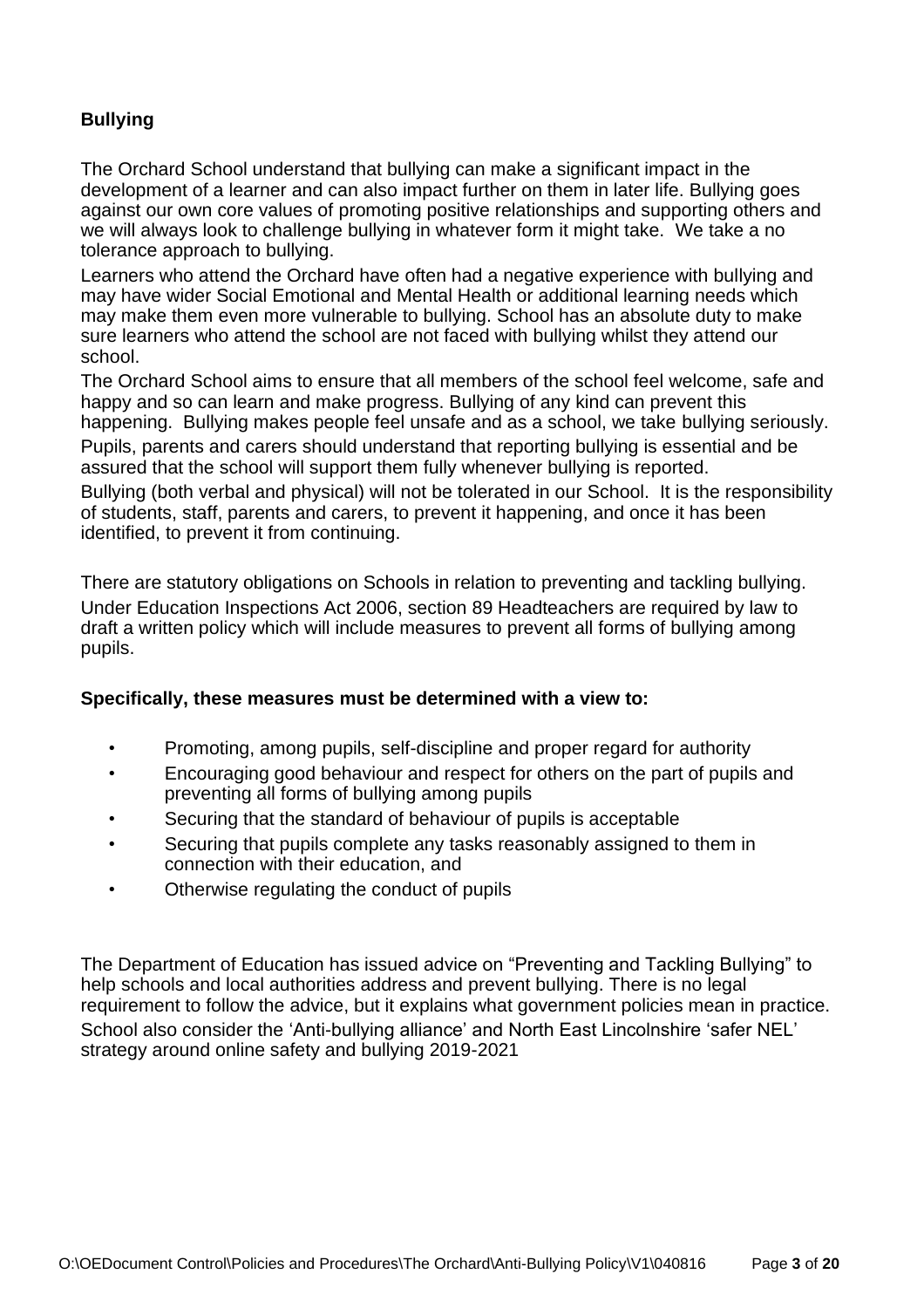## **1. What is bullying?**

There is no legal definition of bullying. However, as stated via [Department for Education](https://www.gov.uk/bullying-at-school/bullying-a-definition) website it's usually defined as behaviour that is:

- repeated
- intended to hurt someone either physically or emotionally
- often aimed at certain groups identified from the protected characteristics (stated within the Equality Act, 2010). The characteristics are
	- Age
	- Gender
	- Race
	- Disability
	- Religion or belief
	- Sexual orientation
	- Gender reassignment
	- Marriage or civil partnerships
	- Pregnancy and maternity

These actions are unacceptable.

#### **It takes many forms and can include:**

• physical bullying

includes hitting, kicking, tripping, pinching and pushing or damaging property. Physical bullying can cause both short and long term damage and require extensive support.

• Verbal bullying

Includes name calling, insults, teasing, intimidation, homophobic or racist remarks, or verbal abuse. This can start of harmless but can quickly escalate and therefore we encourage and the 'Power of Good' at all times.

Social bullying

Includes speaking negatively about a person behind their back, designed to harm a persons reputation or to cause humiliation. Often referred to as Covert bullying and can include, lying and spreading rumors, negative facial or physical gestures, playing nasty jokes to humiliate, mimicking unkindly, exclusion, damage to a persons reputation.

Cyber bullying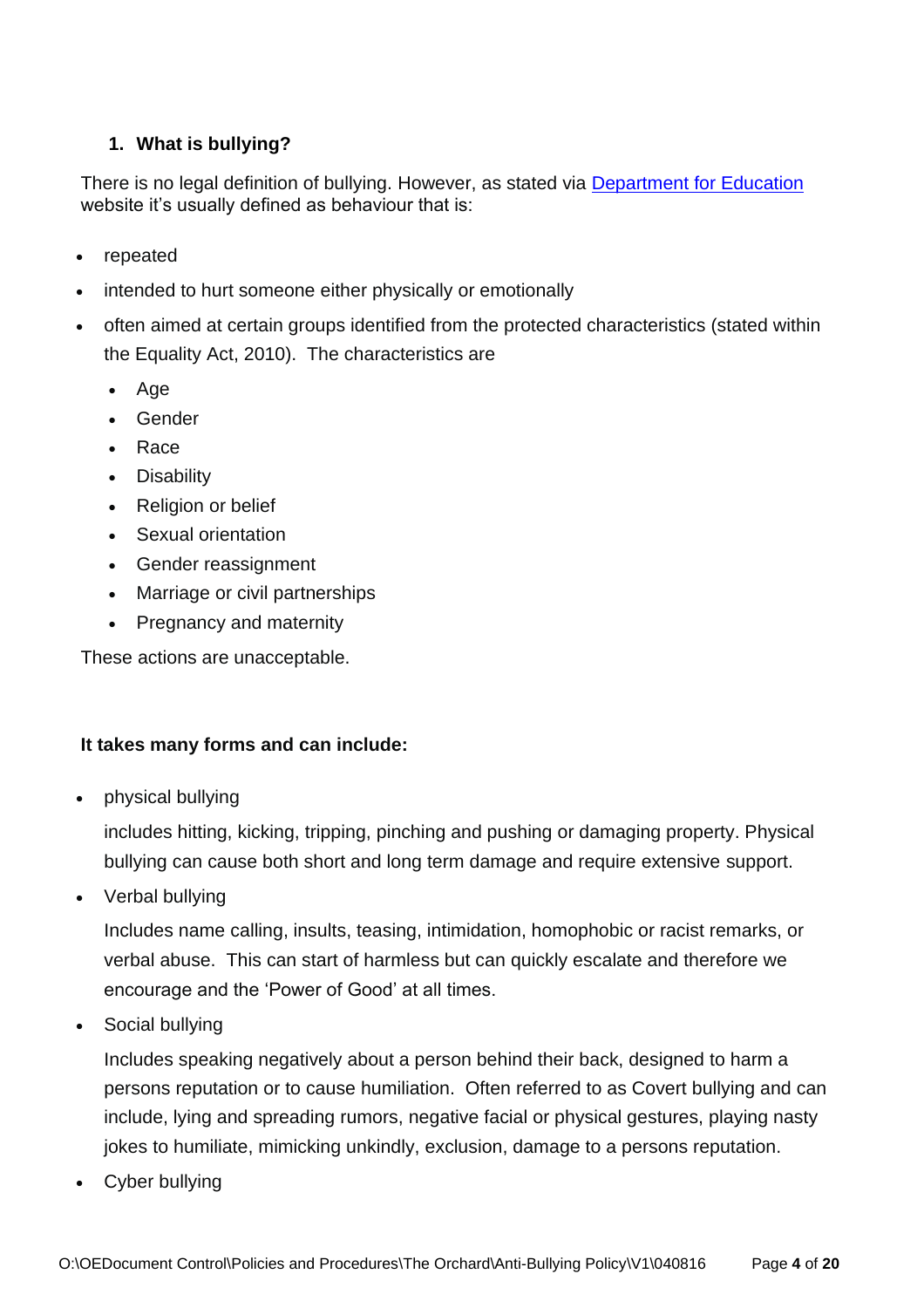The Cyber bullying research center states that Cyber bullying is 'Intentional and repeated harm inflicted through the use o computers, phones and other electronic devices'. This can incorporate covert bullying and social bullying which can lead to physical bullying.

*"Bullying is behaviour by an individual or group, repeated over time, that intentionally hurts another individual or group either physically or emotionally. Bullying can take many forms (for instance cyber-bullying via text or the internet), and is often motivated by prejudice against particular groups, for example on grounds of race, religion, gender, sexual orientation, or because a child is adopted or has caring responsibilities. It might be motivated by actual differences between children, or perceived differences. Stopping violence and ensuring immediate physical safety is obviously a school's first priority but emotional bullying can be more damaging than physical; teachers and schools have to make their own judgments about each specific case."*

The Department for Education Advice on Preventing and Tackling Bullying states that schools should have policies in place to deal with bullying and poor behaviour that are clear to parents, pupils and staff, so that when incidents do occur, they are dealt with quickly. If a school chooses to define bullying for the purposes of its own behaviour policy, this should be clearly communicated and understood by pupils, parents and staff.

These policies can be found on the school website Policies – [The Orchard School](https://www.orchardhumber.co.uk/policies/)  [\(orchardhumber.co.uk\)](https://www.orchardhumber.co.uk/policies/)

#### **The Government has also issued Statutory Guidance documents:**

[Keeping Children Safe in Education 2021a](https://www.gov.uk/government/publications/keeping-children-safe-in-education--2)pplies to all schools (whether maintained, nonmaintained or independent schools, including academies and free schools, alternative provision academies and pupil referral units) and maintained nursery schools; it sets out the legal duties they must comply with and what they should do.

[Working Together to Safeguard Children](https://www.gov.uk/government/publications/working-together-to-safeguard-children--2) also sets out a various legal obligation for the school to adhere to.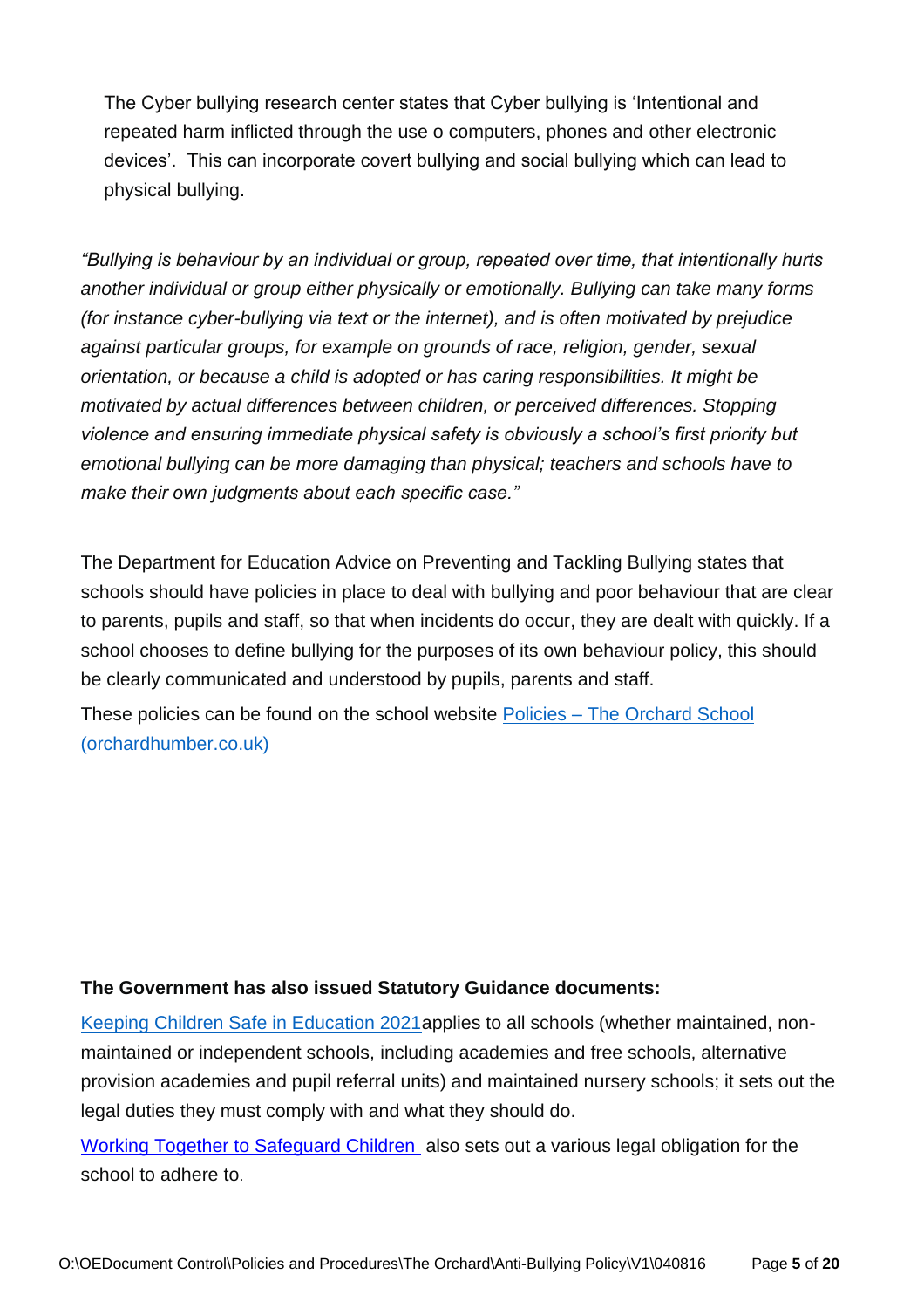#### **Racial and Sexual Abuse/Bullying**

It is important that we are clear in respect of where forms of racial and sexual attack lie with regard to bullying.

Insulting behaviour on the part of a person towards a member of a group on grounds of gender, sexuality, colour or ethnicity is indefensible. It differs from other forms of verbal abuse or bullying in that it is not merely a personal attack but is aimed indiscriminately at a whole ethnic group. It is not intolerance of another's action but of another's background, culture or sex.

Although not all racist or sexual 'attacks' could be classified in solely bullying terms, some could comprise part of the ongoing bullying behaviour.

#### **Teasing and Bullying**

It is also important to have a framework to consider when teasing becomes a form of bullying.

This can be a difficult area and is very dependent upon the context and the relationship of those within the interaction. This will often determine whether it is shared fun or more seriously not perceived as playful. It is in the interpretation of the behaviour by both the victim and bully that the power lies.

"Such distinctions in the way in which activities are perceived should not be ignored, for the different circumstances in which people find themselves lead them to interpret their experience in a different way. The pain they feel is real" (Walford 1988)

Therefore, in matters of what appear to be 'minor' teasing, a friend who only intended to light-heartedly tease would recognise the pain inflicted and stop. A bully may well recognise the pain inflicted and continue.

#### **Bullying which occurs outside school premises**

School staff members have the power to discipline pupils for misbehaving outside the school premises. Sections 90 and 91 of the Education and Inspections Act 2006 say that a school's disciplinary powers can be used to address pupils' conduct when they are not on school premises and are not under the lawful control or charge of a member of school staff, but only if it would be reasonable for the school to regulate pupils' behaviour in those circumstances. This may include bullying incidents occurring anywhere off the school premises, such as on school or public transport, outside the local shops, or in a town or village centre.

Where bullying outside school is reported to school staff, it should be investigated and acted on. The headteacher should also consider whether it is appropriate to notify the police or anti-social behaviour coordinator in their local authority of the action taken against a pupil. If the misbehaviour could be criminal or poses a serious threat to a member of the public, the police should always be informed.

While school staff members have the power to discipline pupils for bullying that occurs outside school, they can only impose the disciplinary sanction and implement that sanction on the school premises or when the pupil is under the lawful control of school staff, for instance on a school trip.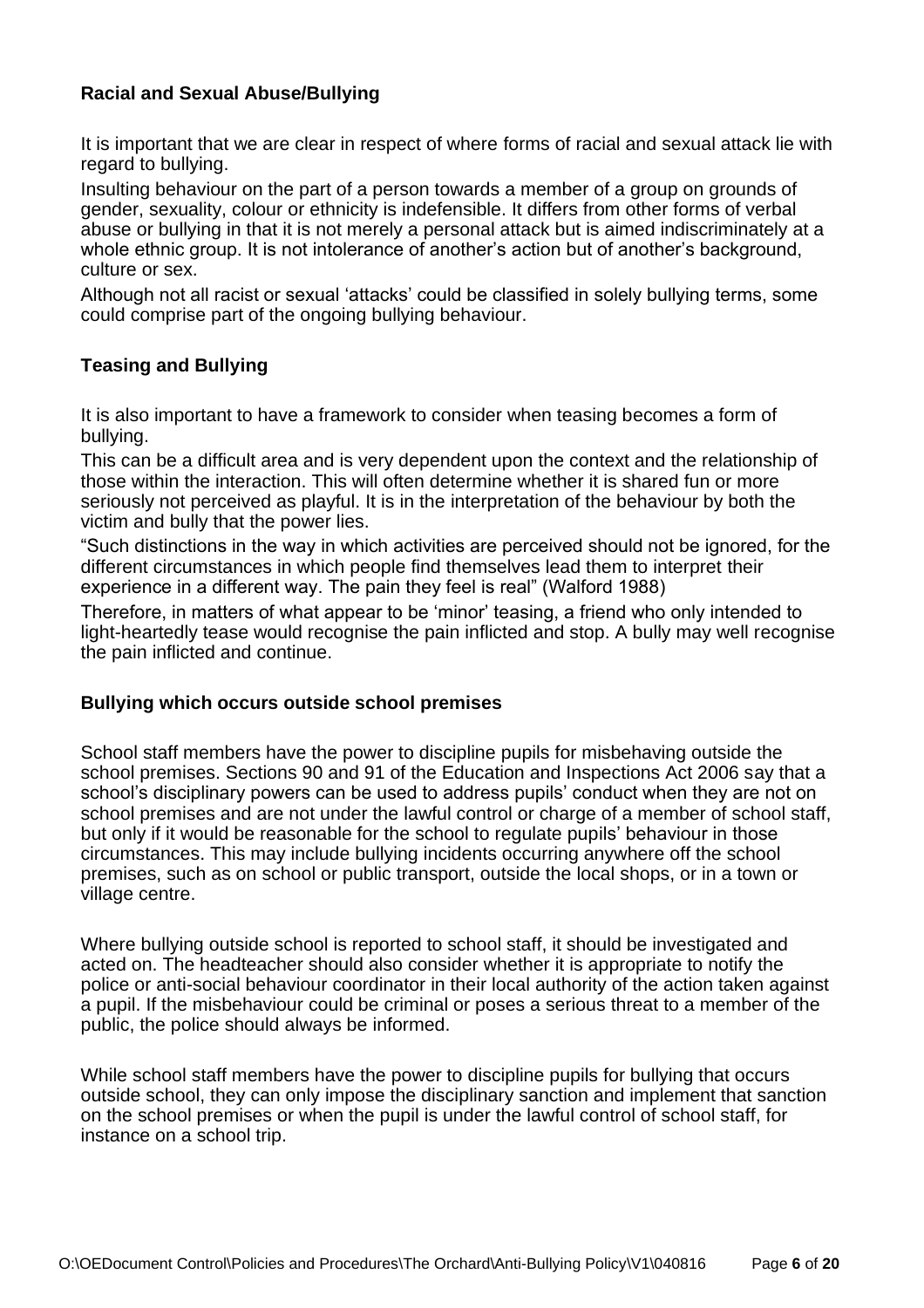### **Cyber-bullying**

The rapid development of, and widespread access to, technology has provided a new medium for 'virtual' bullying, which can occur in or outside school. Cyber-bullying is a different form of bullying and can happen any time of the day, with a potentially bigger audience, and more accessories as people forward on content at a click.

The Education Act 2011 amended the power in the Education Act 1996 to provide that when an electronic device, such as a mobile phone, has been seized by a member of staff who has been formally authorised by the headteacher, that staff member can examine data or files, and delete these, where there is good reason to do so. This power applies to all schools and there is no need to have parental consent to search through a young person's mobile phone.

If an electronic device that is prohibited by the school rules has been seized and the member of staff has reasonable ground to suspect that it contains evidence in relation to an offence, they must give the device to the police as soon as it is reasonably practicable. Material on the device that is suspected to be evidence relevant to an offence, or that is a pornographic image of a child or an extreme pornographic image, should not be deleted prior to giving the device to the police.

If a staff member finds material that they do not suspect contains evidence in relation to an offence, they can decide whether it is appropriate to delete or retain the material as evidence of a breach of school discipline.

### **2. Measures to prevent bullying**

DfE guidance states. 'A school's response to bullying should not start at the point at which a child has been bullied. The best schools develop a more sophisticated approach in which school staff proactively gather intelligence about issues between pupils which might provoke conflict and develop strategies to prevent bullying occurring in the first place. This might involve talking to pupils about issues of difference, perhaps in lessons, through dedicated events or projects, or through assemblies. Staff themselves will be able to determine what will work best for their pupils, depending on the particular issues they need to address.'

'Schools which excel at tackling bullying have created an ethos of good behaviour where pupils treat one another and the school staff with respect because they know that this is the right way to behave. That culture extends beyond the classroom to the corridors, the dining hall, the playground, and beyond the school gates including travel to and from school. Values of respect for staff and other pupils, an understanding of the value of education, and a clear understanding of how our actions affect others permeate the whole school environment and are reinforced by staff and older pupils who set a good example to the rest'.

#### **Successful schools also:**

- Involve parents to ensure that they are clear that the school does not tolerate bullying and are aware of the procedures to follow if they believe that their child is being bullied. Parents feel confident that the school will take any complaint about bullying seriously and resolve the issue in a way that protects the child, and they reinforce the value of good behaviour at home
- Involve pupils. All pupils understand the school's approach and are clear about the part they can play to prevent bullying, including when they find themselves as bystanders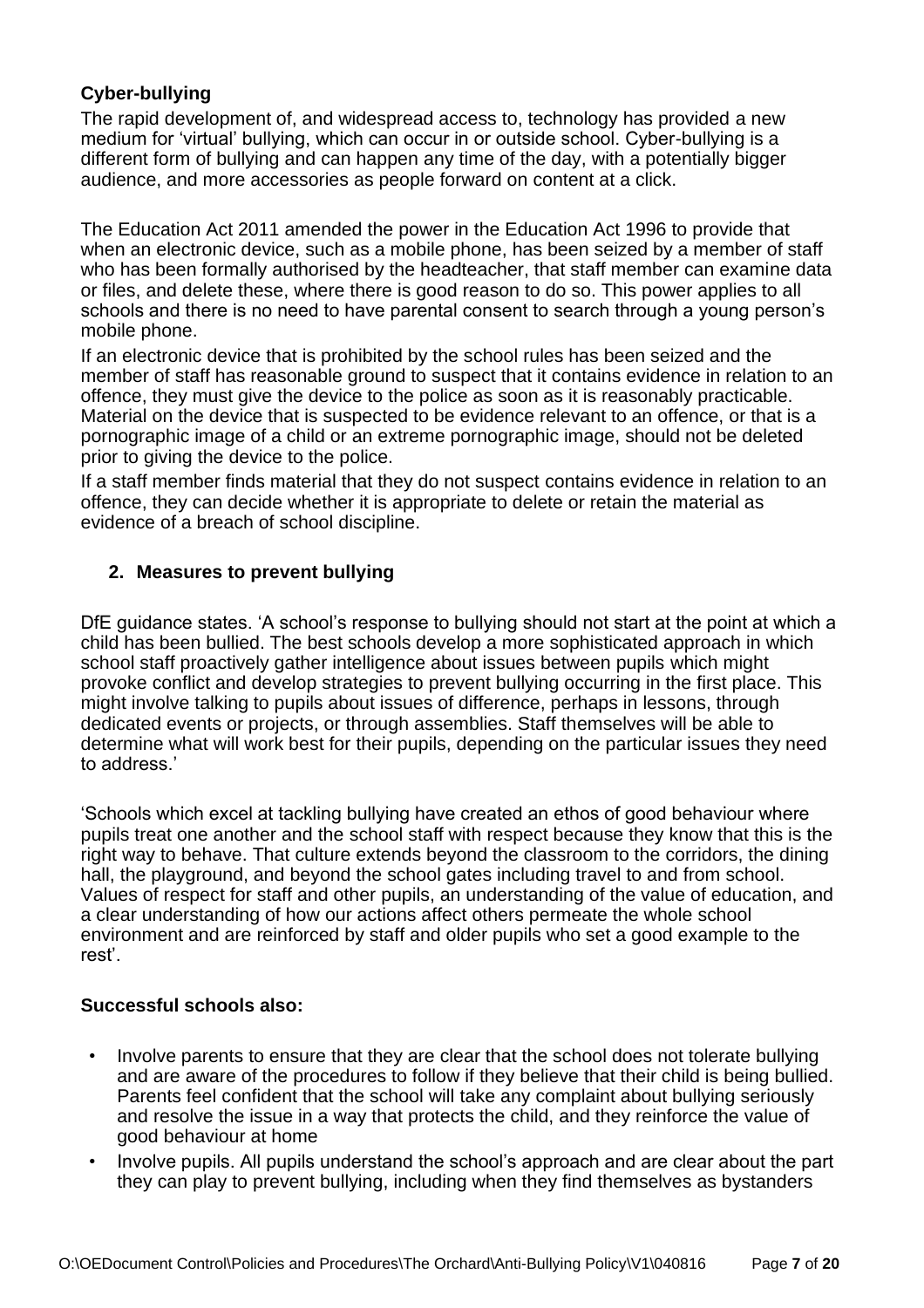- Regularly evaluate and update their approach to take account of developments in technology, for instance updating 'acceptable use' policies for computers
- Implement disciplinary sanctions. The consequences of bullying reflect the seriousness of the incident so that others see that bullying is unacceptable
- Openly discuss differences between people that could motivate bullying, such as religion, ethnicity, disability, gender, sexuality or appearance related difference. Also, children with different family situations, such as looked after children or those with caring responsibilities. Schools can also teach children that using any prejudice-based language is unacceptable
- Use specific organisations or resources for help with problems. Schools can draw on the experience and expertise of anti-bullying organisations with a proven track record and/or specialised expertise in dealing with certain forms of bullying
- Provide effective staff training.

Anti-bullying policies are most effective when all school staff understand the principles and purpose of the school's policy, its legal responsibilities regarding bullying, how to resolve problems, and where to seek support. Schools can invest in specialised skills to help their staff understand the needs of their pupils, including those with special educational needs and/or disability (SEND) and lesbian, gay, bisexual and transgender (LGB&T) pupils

work with the wider community such as the police and children's services to agree a clearly understood approach to cases where bullying is particularly serious or persistent and where a criminal offence may have been committed.

Successful schools also work with other agencies and the wider community to tackle bullying that is happening outside school, make it easy for pupils to report bullying so that they are assured that they will be listened to and incidents acted on.

- Pupils should feel that they can report bullying which may have occurred outside school including cyber-bullying
- Create an inclusive environment. Schools should create a safe environment where pupils can openly discuss the cause of their bullying, without fear of further bullying or discrimination
- Celebrate success. Celebrating success is an important way of creating a positive school ethos around the issue.

Educating our learners around the impact of bullying is an essential way in which the school can work towards a successful prevention strategy. Empathy and consideration of other feelings are important parts of the curriculum. This must be prevalent in all discussions and be high profile around the centre with school corridor and classroom displays.

There has to be ongoing support and a high profile around the schools prevention strategy and each team meeting will have a 'bullying' section where any issues may be discussed.

The first obligation for the school is for us to understand we have an extremely important job in preventing bullying and to educate our learners as to what the impact of bullying may be. Leaners who attend the school may have previous experience of being bullied and it is vital that we understand these issues and look to build confidence in the learners for them to understand school can be a safe and enjoyable environment where they can thrive. We should also make sure our learners understand what bullying is and how they can relate their own day to day actions and the impact that this may have.

The most effective preventative measure that can be employed is for all adults to establish clearly that bullying in the school, during transport, or on excursions will not be tolerated, and will be dealt with firmly.

This will also require adults to plan opportunities for talking to young people about issues of difference, in lessons or tutorials, through dedicated events or projects, or in formal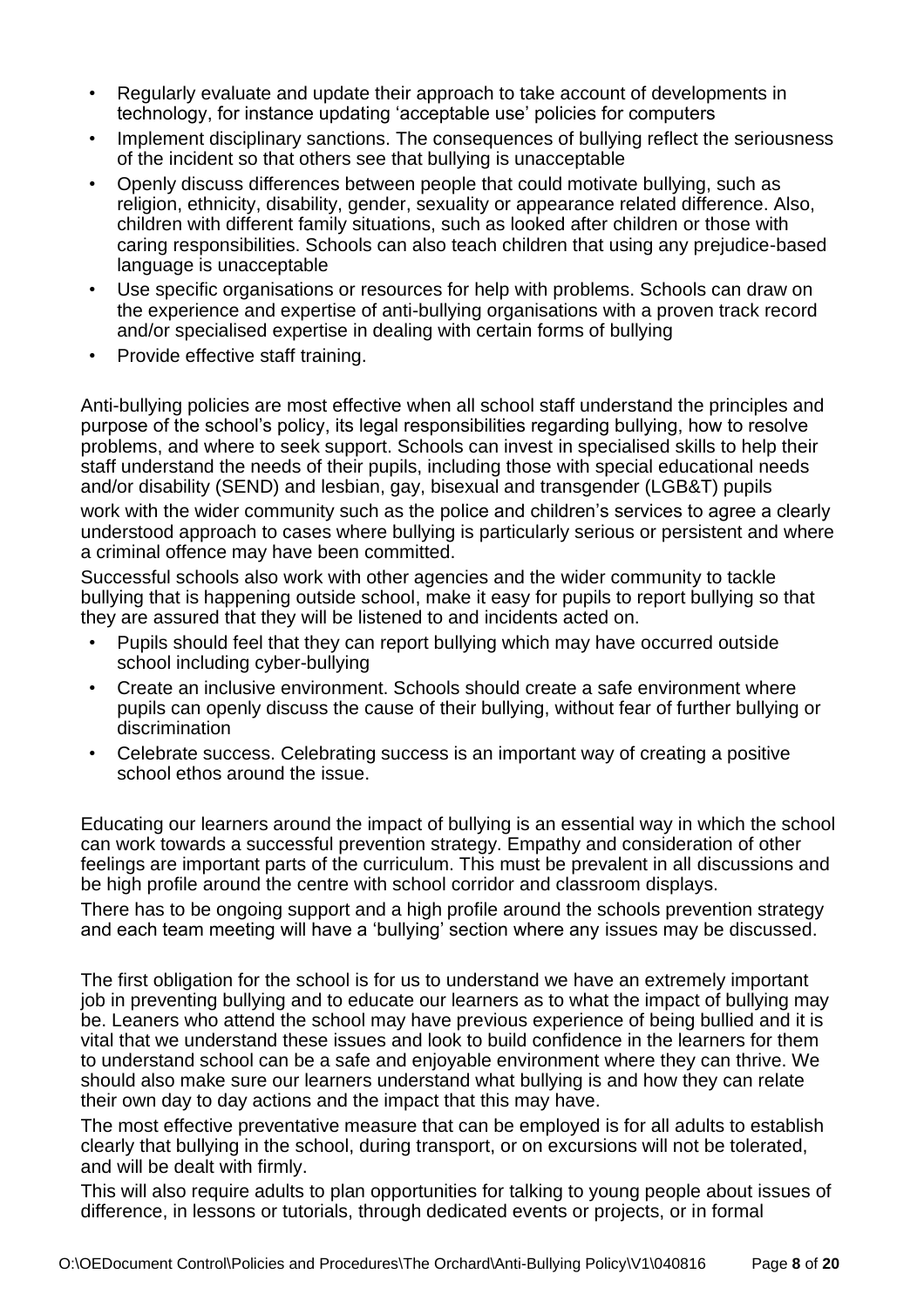meetings. Staff themselves will be able to determine what will work best for young people depending on the issues they need to address.

However, there are several features of adult behaviour which if adopted are likely to significantly reduce incidents of bullying.

#### **Orchard staff should:**

- play an active role in the supervision of young people;
- immediately challenge low level disruption and behaviour such as 'name calling' or 'play fighting'
- use the established systems of communication to detail incidents of bullying
- consider seating arrangements during transport to decrease the likelihood of incidents of bullying occurring
- use review sessions etc. to discuss bullying
- Will challenge unacceptable actions immediately to prevent escalation
- intervene before low-key verbal abuse of physical intimidation escalates
- confront bullies or suspected bullies in a manner that allows them not to regard it as a negative experience, but one where they clearly understand why they are being spoken to and what aspects of their behaviour needs to improve
- confront victims to examine why the incident occurred, confirm the appropriateness of informing adults, and establish ways to avoid a repetition.
- Maintain firm, fair and positive discipline in the classroom and sharing responsibility for ensuring good behaviour in all areas of the school.
- Implement restorative practice techniques to unpick incidents and where appropriate support/restore relationships between students.
- Identify any bystanders and support them in managing conflict

Orchard applies restorative processes that provide opportunities for learners to explore challenging situations so they can identify the impact their actions may have on others, find new, appropriate ways of managing their thoughts and emotions and finding a resolution for these situations. This is reinforced with 1:1 work, reflective think sheets, circle time, parental involvement and SMT involvement where necessary. All staff have received training on Restorative practice and know how to implement the restorative strategies.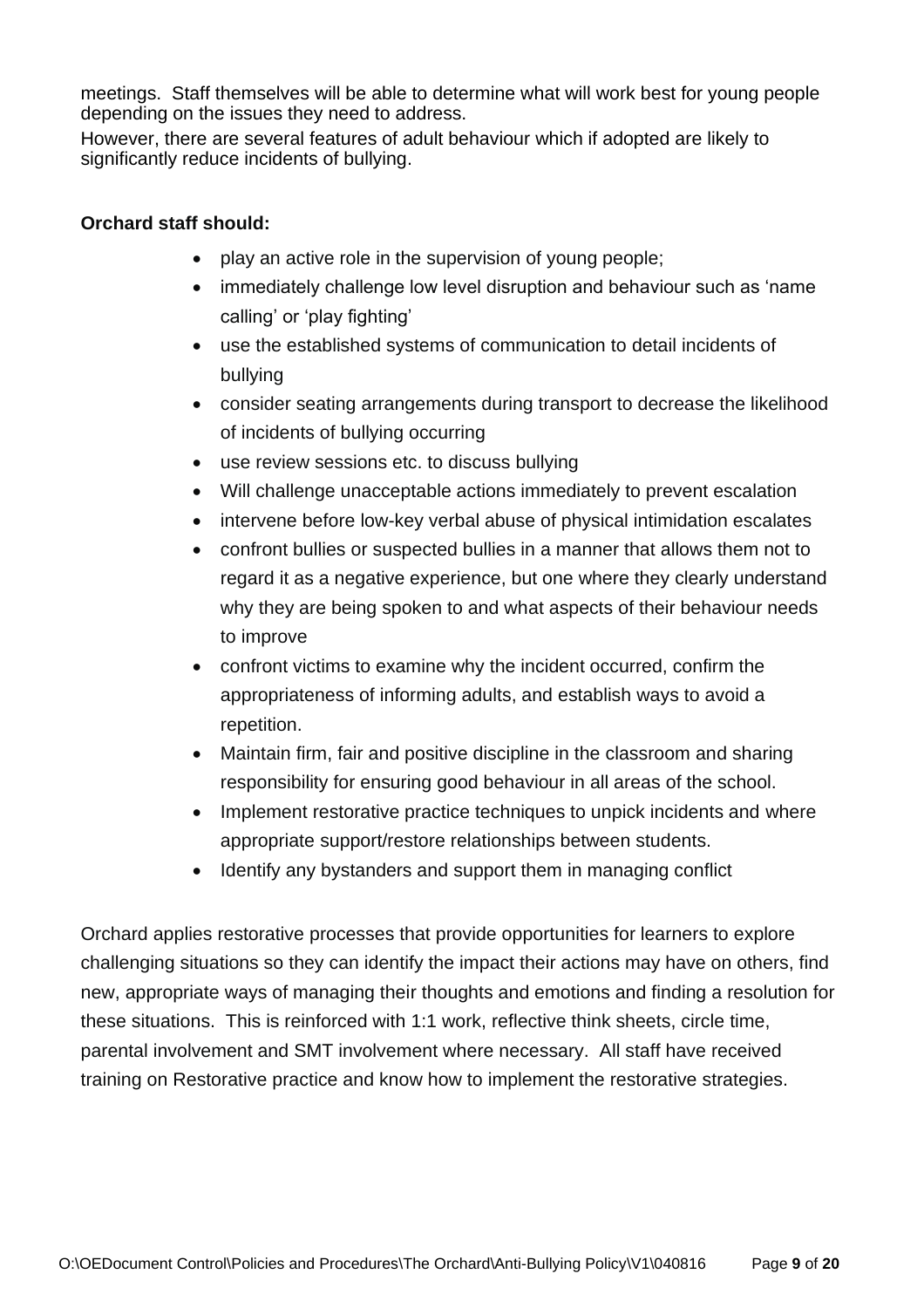## **The school will:**

- Never be complacent as to think bullying cannot happen, bullying can occur anywhere. We will make sure we do everything we can to make sure we prevent any bullying occurring but if bullying does occur, we deal with it promptly and effectively
- Raise awareness of the nature of bullying through Theme Days, in tutorial time, assemblies, subject areas and informal discussion, as appropriate, in an attempt to eradicate such behaviour.
- Give care and support to create and maintain a safe learning environment where all pupils feel safe, secure and valued and know they will be listened to and taken seriously in line with the school ethos.
- Participate in local and national initiatives such as Anti-bullying Week.
- Consider the use of specific strategies, e.g. peer mentoring on a more regular basis subject to available resources.
- Refer to the LA guidelines on 'Bullying in the Workplace' and 'Safer NEL 2019- 2020 where an adult in the community believes that he/she is being bullied.
- Ensuring the curriculum covers equality issues, tackles prejudice, promotes community cohesion and promotes diversity.
- Ensure restorative work is completed where appropriate
- Encouraging pupils to work well and develop good relationships with one another and to offer each other mutual support.
- Encouraging pupils to work in friendship, non-friendship and mixed gender groupings within the classroom and in extra-curricular activities.
- Ensure that pupils behave in a respectful and positive way towards one another.
- Inviting pupils to seek help for other pupils whose welfare causes them concern. In all cases a high degree of confidentiality will be kept.
- Encouraging parents to present any problems that they know or suspect their child might be having.
- Ensuring the school's programme for continued professional development (CPD) is inclusive of all staff and includes equality matters.
- Ensuring all staff receive regular updates on Anti Bullying. New staff will receive induction which includes relevant Anti Bullying and Safeguarding information.

Any young person can be at risk from bullies. School staff have an important role in supporting them and advising them how to cope.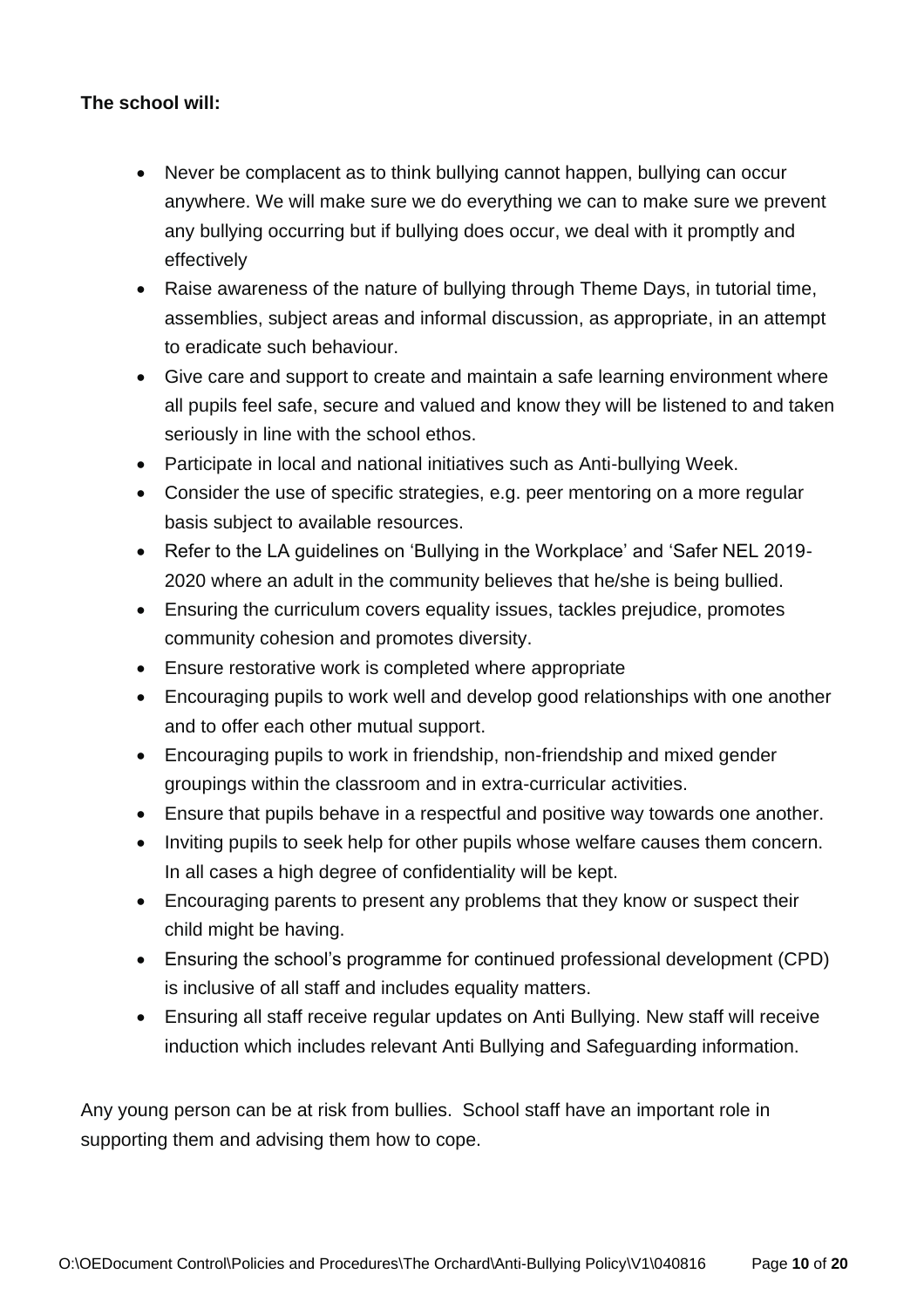## **Providing a safe and nurturing environment**

We recognise that many of the learners who attend the school may have a negative experience and be quite worried about engaging in school. It is our job to reassure and support all our learners for them to thrive.

#### **Continual Supervision**

As an Independent Special school who may have vulnerable learners referred through to us we make sure that there is constant adult supervision at all times, including break, dinner and transportation to and from school. By providing constant adult supervision pupils will become confident that they are in a safe and nurturing environment where their wellbeing is of the highest priority

#### **Nurture Site**

We have many learners with significant SEMH issues following long standing and severe experiences of bullying and it is very important we support these learners as effectively as possible. The school adopts a multi-site approach which limits the negative impact on a hyper-sensitive learner should any poor behaviour be witnessed. Learners with significant difficulties and who struggle in social situations will be educated at the schools 'nurture site'

#### **Safe Faces**

School adopt a 'safe face' approach for all learners, who will nominate a member of staff that they feel most supported by or trust the most and promote this relationship in order to encourage learners to discuss any issues which might be of importance to them.

### **Appropriate reporting mechanisms**

Staff receive additional training in recognising and supporting learners who may fall victim to bullying whether inside or outside of school and will make appropriate referrals through to relevant agencies or internal support to make sure a learner is supported and any incidents of bullying are reported in a timely and productive manner.

### **Education**

Educating our staff and learners into the impact of bullying. Awareness of bullying and the impact it can have, as well as potential support networks both in and out of school are an essential way of making sure we remain focused in this area. By making it a constant source of referral we can make sure that any issues can be picked up and dealt with effectively. There will also be an additional consequence as discussed within the behaviour policy for any learner found to be bullying. In addition to any other consequence any pupil who is found to be bullying will be made to receive additional educational input from the welfare team in respect of bullying.

Worry boxes have been placed in all classrooms and reception areas to ensure that learner's can report bullying or worries to access support.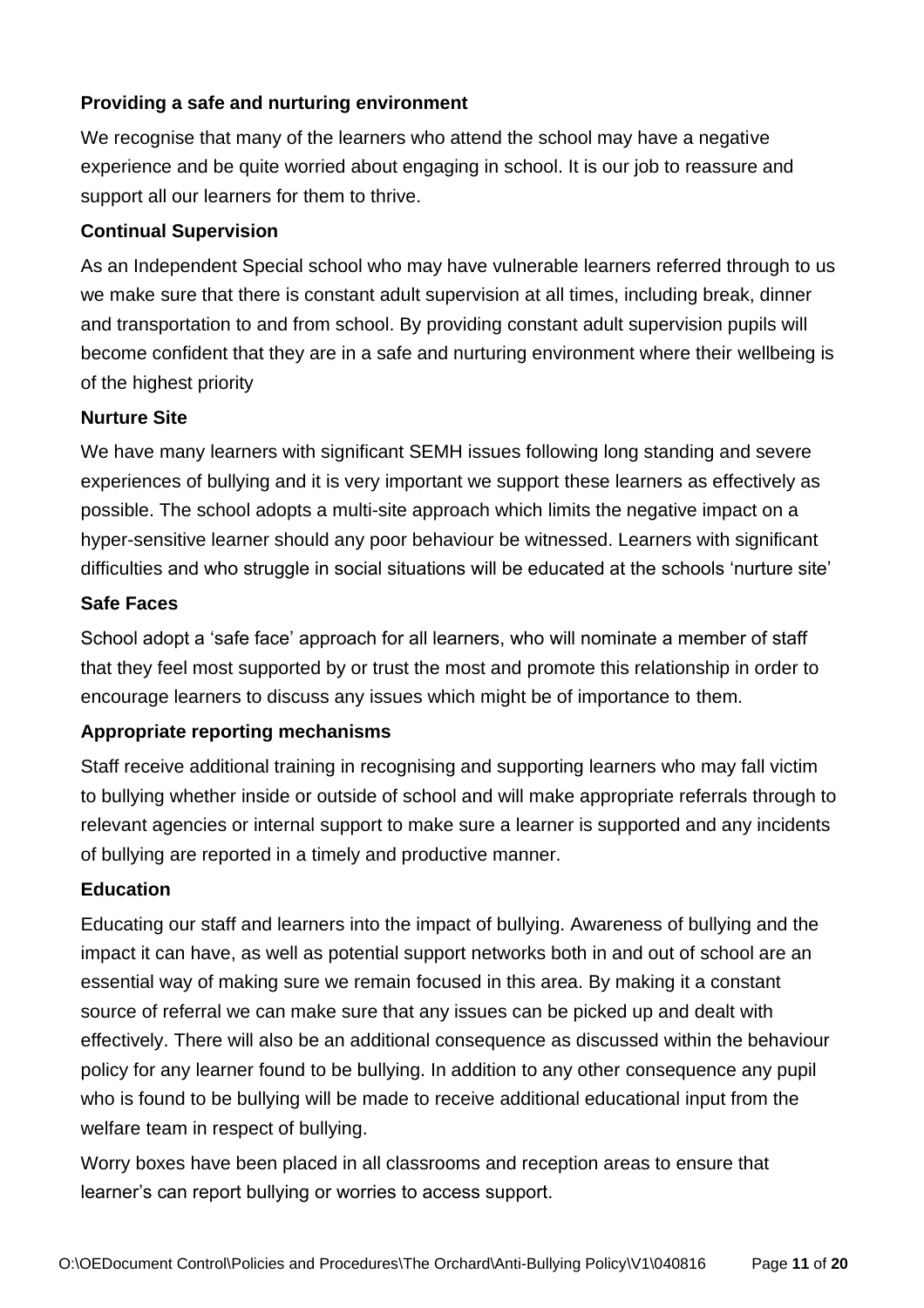#### **Students**

As part of the PHSE curriculum the learners have several designated sessions which highlight the impact of bullying, both as perpetrator or victim as well as keeping themselves safe in the real and virtual world. We recognise that cyber bullying is a relatively new aspect to keeping children safe, but we wish to make sure both students, parents and staff have the ability to make sure they keep safe online. We have specific sessions within the PHSE curriculum throughout the year on a rolling program to make sure that learners can keep themselves safe online and know when, why and how to report any concern.

# **3. Recording, monitoring and responding**

### **Reporting a concern**

Staff have a duty to report any suspicion or concern regarding a student or member of staff via appropriate channels. For concerns re a student the method of reporting will be via the secure 'CPOMS' portal. When describing the incident, we need to make clear what was done/said, how this made the person feel and any subsequent actions taken. Any report of bullying via the CPOMS portal will be followed up via several different channels to adequately support all parties. This will be in the form of:

- 1. Notifications via CPOMS to all interested parties and nominated staff to highlight the worry or concern.
- 2. Discussions at the daily Care Team briefings of what actions are going to be taken to support the learner.
- 3. Highlighting the issue on meeting minutes, so that a robust strategy can be implemented to support the learner as effectively as possible.
- 4. Ownership at SLT level Any incident of bullying will be monitored by the designated safeguarding lead and principal who sit at Senior Leadership Level. Ultimate ownership of the incident/issue will fall under the remit of the designated safeguarding lead who will monitor and support any subsequent actions. This will include any follow up action that may be taken.

#### **School Response**

All reported incidents will be investigated and recorded. Students may be asked to write a statement themselves (Appendix A) or have one taken.

Students who have been bullied will receive appropriate support, including help from staff and/or the care team e.g. within the School or where deemed appropriate from external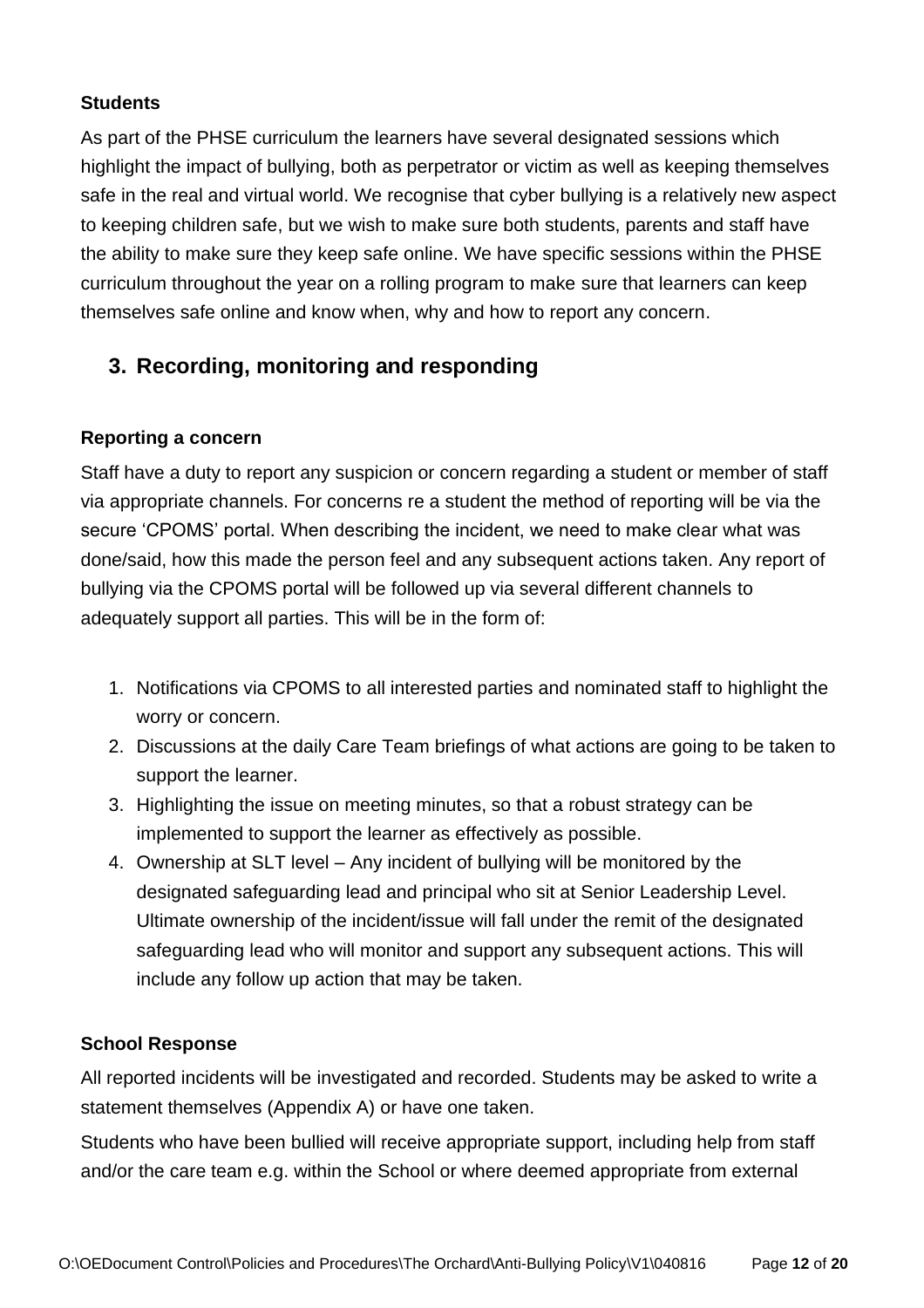agencies. Students who have bullied will be offered help or counselling and may be given extra support.

There are a range of resolutions and consequences available which will be used depending on the seriousness of the situation:

- a) Discussions with parents and children
- b) Discussions with groups of students facilitated by staff
- c) Loss of social time
- d) Referral to senior staff
- e) Withdrawal of enrichment activities or other privileges
- f) Being banned from school trips/rewards
- g) Fixed term exclusion from school
- h) Permanent exclusion in the case of serious assault or continued bullying of any kind.
- i) Education consequence
- j) Offered alternative provision (capacity allowing)

#### **The police may be involved at the discretion of the Principal/Senior member of staff.**

Pupils who have bullied others will be supported by:

- Discussing what happened.
- Discovering why the pupil became involved.
- Establishing the wrongdoing and need to change.
- Informing parents to help change the attitude of the pupil/s.
- The use of special interventions and/or referrals to other agencies where appropriate. Support from the care team.
- Ongoing monitoring.

### **Monitoring**

Bullying incidents will form a part of each of the meeting processes where appropriate discussions may take place in highlighting incidents, responding to them and also highlighting ongoing support which may be necessary. These meeting are at the following times

- Care Team Daily
- School Staff Fortnightly
- Management Weekly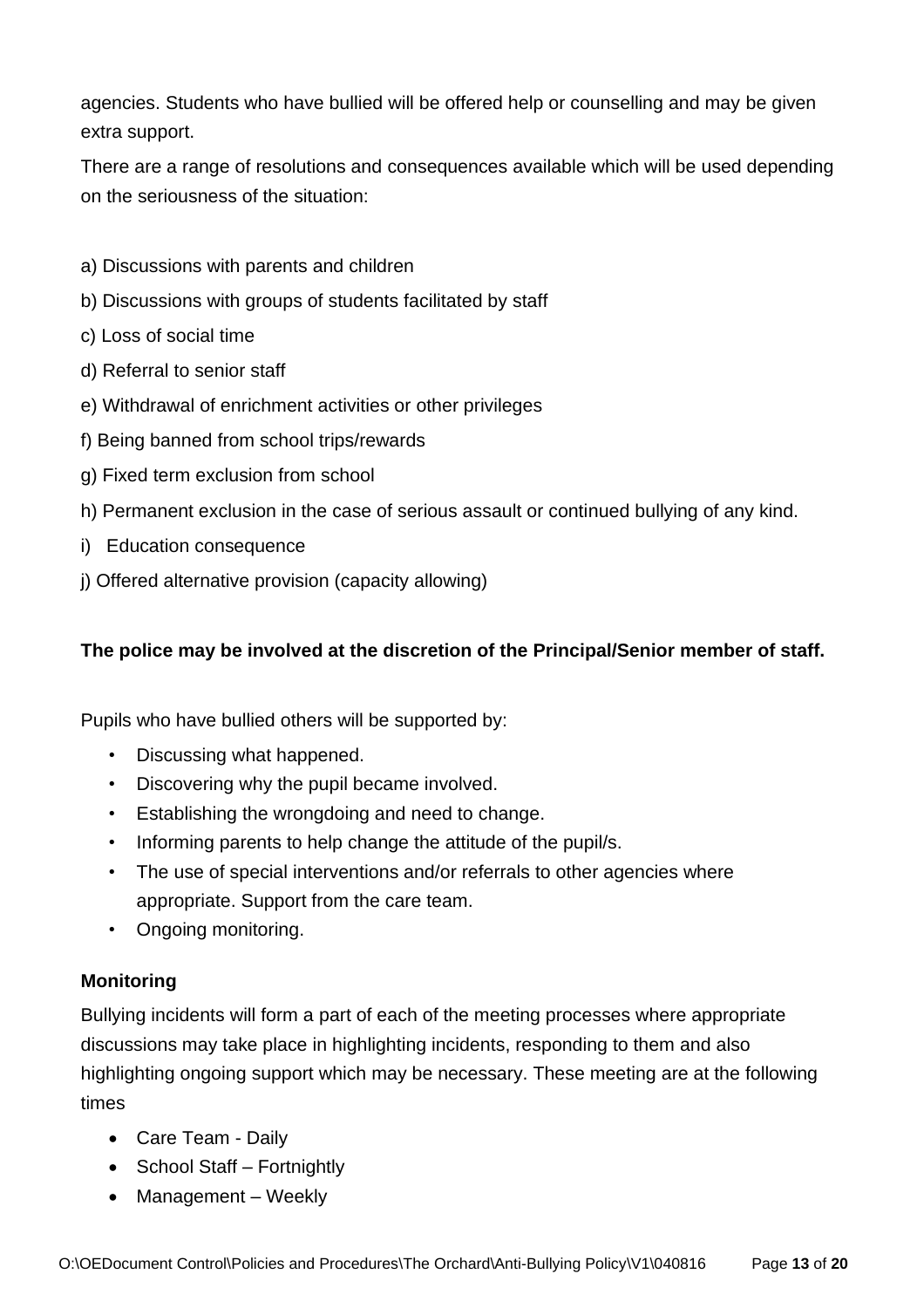• Senior Leadership Team – Fortnightly

Bullying is an agenda item on each of these meetings. All bullying incidents and the way in which they are highlighted and supported will also fall under the scrutiny of the schools management committee (Safeguarding/Behaviour/Welfare)

School also track any bullying incident as part of their key performance indicators, these are monitored by a senior leader throughout the school year.

## **4. Staff Training**

All adults will be involved in discussion and support as part of their induction and then subsequently on an ongoing basis exploring a range of issues including what constitutes bullying, how to respond to bullying, identification of high-risk areas and how to support both those who bully and those who are the victims of bulling.

## **5. Further Information**

### **Other links and guidance:**

*DfE Behaviour and Discipline in Schools Guidance* 

*Mental health and behaviour in schools advice for school staff* 

*Counselling in schools a blueprint for the future: advice for school leaders and counsellors* 

*Keeping Children Safe in Education (KCSIE, 2021)* 

*Working together to safeguard children* 

*Legislative links* 

*Schools' duty to promote good behaviour: Section 89 Education and Inspections Act 2006 and Education (Independent School Standards) (England) Regulations 2014* 

*Power to tackle poor behaviour outside school* 

*The Equality Act 2010* 

*Specialist organisations* 

**The following organisations provide support for schools and parents dealing with specific bullying issues including the social, mental or emotional affects caused by bullying.** 

*The Anti-Bullying Alliance (ABA): Founded in 2002 by NSPCC and National Children's Bureau, the Anti-Bullying Alliance ABA) brings together over 100 organisations into one network to develop and share good practice across the whole range of bullying issues.* 

*The ABA has also put together a fact sheet outlining the range of support that is available to schools and young people from the anti-bullying sector which can be accessed here.*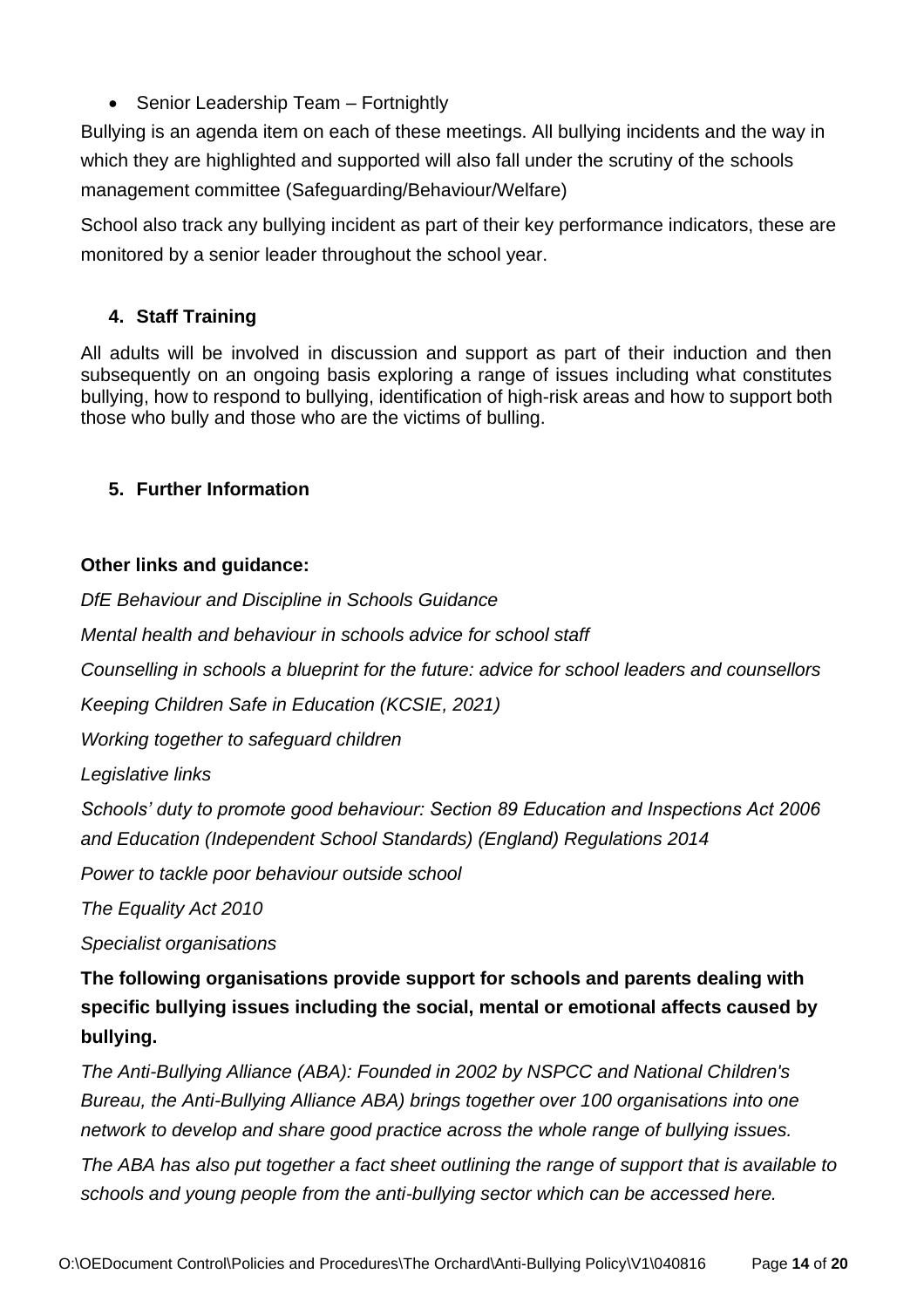*The Diana Award: Anti-Bullying Ambassadors programme to empower young people to take responsibility for changing the attitudes and behaviour of their peers towards bullying. It will achieve this by identifying, training and supporting school anti-bullying ambassadors. Kidscape: Charity established to prevent bullying and promote child protection providing advice for young people, professionals and parents about different types of bullying and how to tackle it. They also offer specialist training and support for school staff, and assertiveness training for young people.* 

*The BIG Award: The Bullying Intervention Group (BIG) offer a national scheme and award for schools to tackle bullying effectively.* 

*Restorative Justice Council: Includes best practice guidance for practitioners 2011.* 

### **Cyber-bullying and online safety**

*ChildNet International: Specialist resources for young people to raise awareness of online safety and how to protect themselves. Website specifically includes new cyberbullying guidance and a practical PSHE toolkit for schools.* 

*Digizen: provides online safety information for educators, parents, carers and young people.* 

*Internet Matters: provides help to keep children safe in the digital world.* 

*Think U Know: resources provided by Child Exploitation and Online Protection (CEOP) for children and young people, parents, carers and teachers.* 

*The UK Council for Child Internet Safety (UKCCIS) has produced a range of resources for schools, colleges and parents about how to keep children safe online, this includes advice for schools and colleges on responding to incidents of 'sexting.'* 

### **LGBTQ**

*Barnardo's: through its LGBTQ Hub, offers guidance to young people, parents and teachers on how to support LGBT students and tackle LGBT prejudice-based bullying* 

*EACH: (Educational Action Challenging Homophobia): provides a national freephone Actionline for targets of homophobic or transphobic bullying and training to schools on sexual orientation, gender identity matters and cyberhomophobia. Metro Charity: an equality and diversity charity, providing health, community and youth services across London, the South East, national and international projects. Metro works with anyone experiencing issues related to gender, sexuality, diversity or identity Proud Trust: helps young people empower themselves to make a positive change for themselves and their communities through youth groups, peer support, delivering of training and events, campaigns, undertaking research and creating resources.*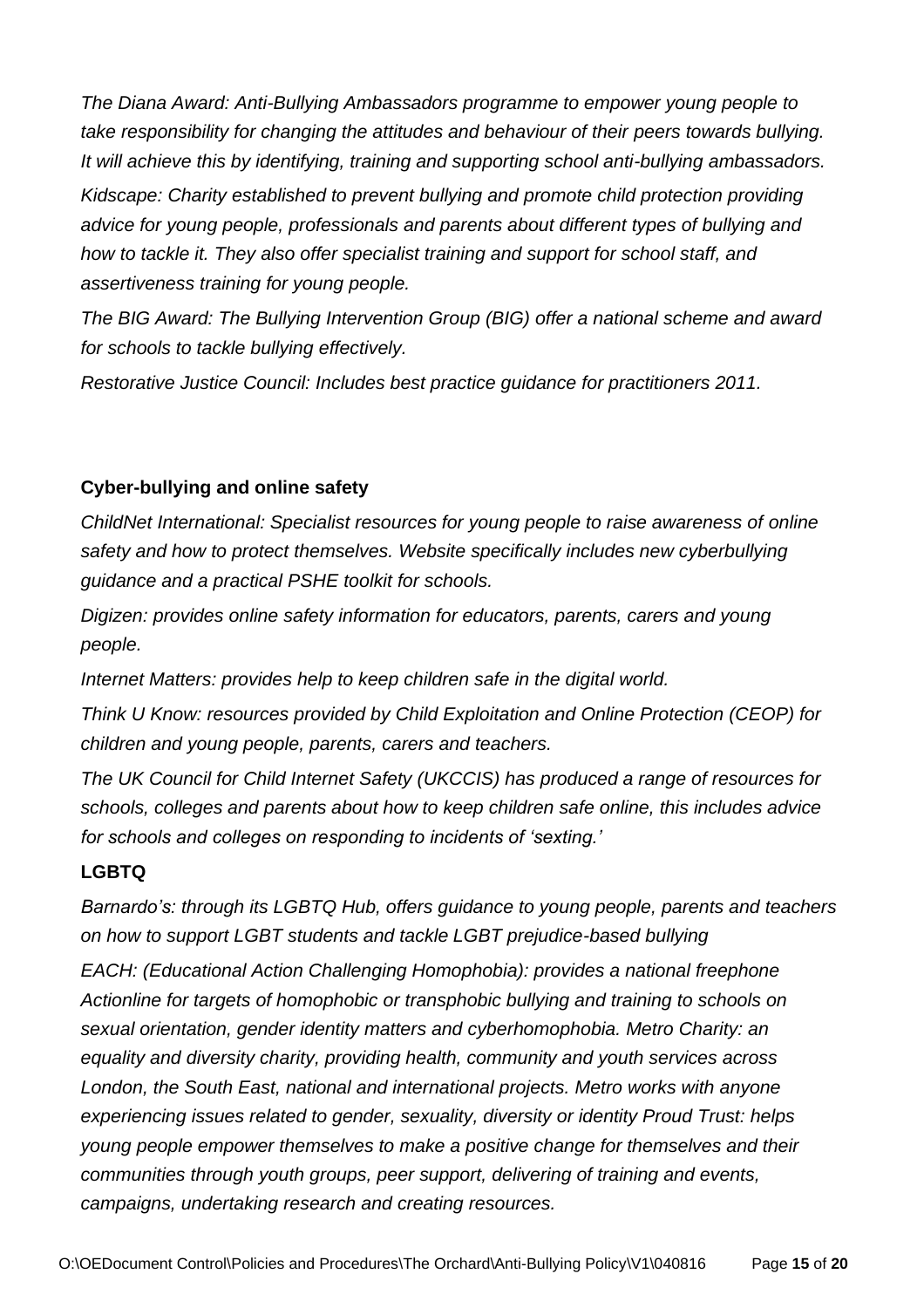*Schools Out: Offers practical advice, resources (including lesson plans) and training to schools on LGBT equality in education.* 

*Stonewall: An LGB equality organisation with considerable expertise in LGB bullying in schools, a dedicated youth site, resources for schools, and specialist training for teachers.* 

#### **SEND**

*Mencap: Represents people with learning disabilities, with specific advice and information for people who work with children and young people.* 

*Changing Faces: Provide online resources and training to schools on bullying because of physical difference.* 

*Cyberbullying and children and young people with SEN and disabilities: Advice provided by the Anti-Bullying Alliance on developing effective anti-bullying practice.* 

*Anti-bullying Alliance SEND programme of resources: Advice provided by the Anti-bullying Alliance for school staff and parents on issues related to SEND and bullying.* 

*Information, Advice and Support Service Network: Every Local area has an information, advice and support service, providing information, advice and support to disabled children and young people, and those with SEN, and their parents.* 

#### **Mental health**

*MindEd: Provides a free online training tool for adults that is also available to schools. It can be used to help school staff learn more about children and young peoples mental health problems. It provides simple, clear guidance on mental health and includes information on identifying, understanding and supporting children who are bullied.* 

## **PSHE Association – guidance and lesson plans on improving the teaching of mental health issues**

*Race, religion and nationality* 

*Anne Frank Trust: Runs a schools project to teach young people about Anne Frank and the Holocaust, the consequences of unchecked prejudice and discrimination, and cultural diversity.* 

*Educate Against Hate: provides teachers, parents and school leaders practical advice and information on protecting children from extremism and radicalisation.* 

*Show Racism the Red Card: Provide resources and workshops for schools to educate young people, often using the high profile of football, about racism.* 

*Kick It Out: Uses the appeal of football to educate young people about racism and provide education packs for schools.*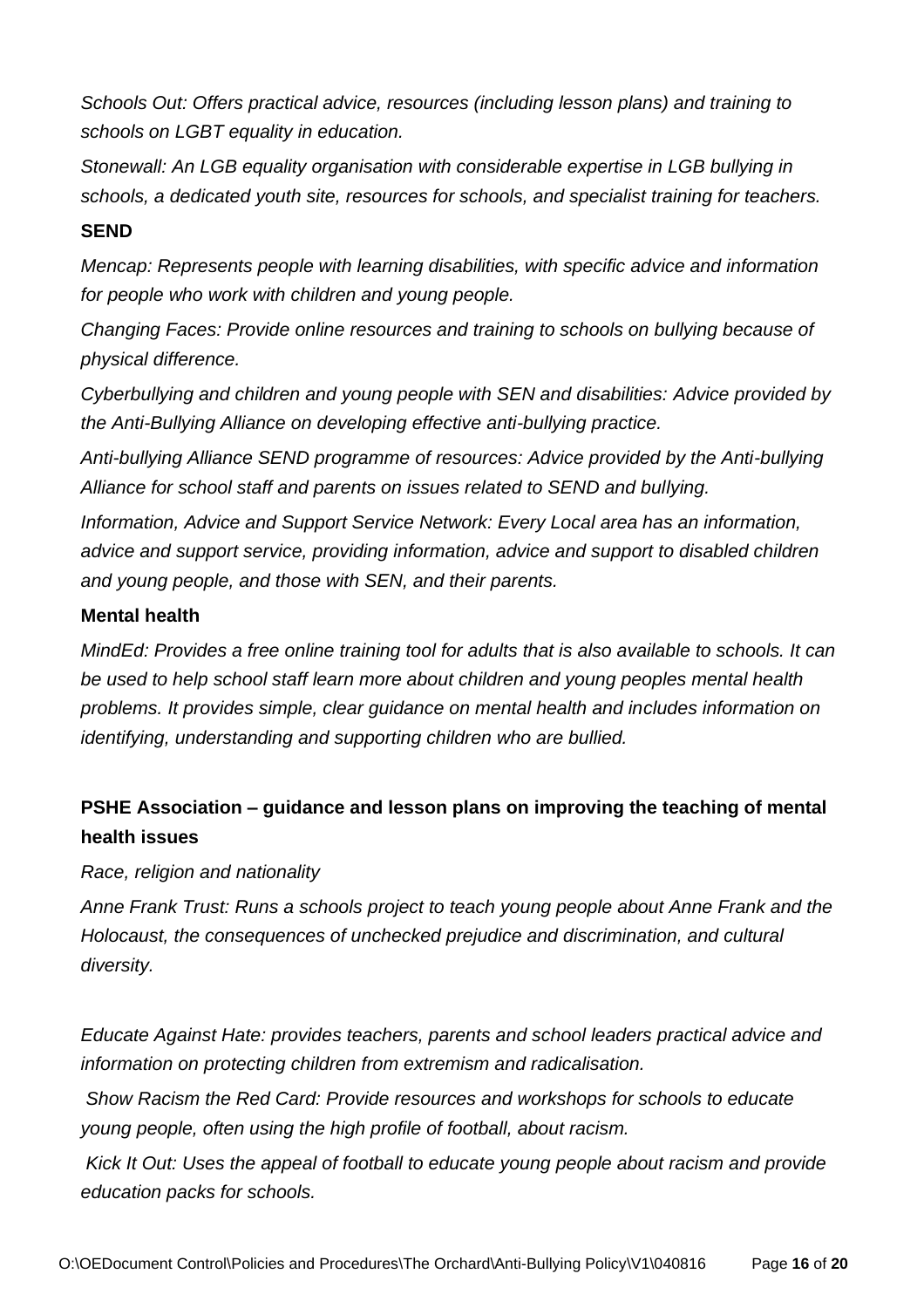*Tell MAMA: Measuring Anti-Muslim Attacks (MAMA) allows people from across England to report any form of Anti-Muslim abuse, MAMA can also refer victims for support through partner agencies.* 

*Anti-Muslim Hatred Working Group: Independent members of this group are representatives from the Muslim community and will assist and advice on all relevant issues.* 

### **Sexual harassment and sexual bullying**

*Ending Violence Against Women and Girls (EVAW): A Guide for Schools. This guide from the End Violence Against Women Coalition sets out the different forms of abuse to support education staff to understand violence and abuse of girls, warning signs to look for, and how to get your whole school working towards preventing abuse.* 

*Disrespect No Body: Home Office led campaign which helps young people understand what a healthy relationship is. This website includes teaching materials to be used in the classroom.* 

*Anti-bullying Alliance: advice for school staff and professionals about developing effective anti-bullying practice in relation to sexual bullying.* 

## **Frequently Asked Questions**

### **Q: Should we prioritise tackling some types of bullying over others?**

A: Immediate physical safety obviously comes first. All bullying, whatever the motivation or method, is unacceptable and should not be tolerated. Some issues will be more familiar to schools than others and this guidance points to other specialist organisations for further information about how to tackle specific types of bullying. Please see 'Further Sources of Information' included in this document (section 5)

### **Q: Should I discipline pupils for bullying outside the school?**

A: Yes. If an incident of bullying outside the school premises or online is reported to the school, it is important that it is investigated and appropriate action is taken. This will send a strong signal to pupils that bullying will not be tolerated and perpetrators will be held to account.

## **Q: Should I record incidents of bullying?**

A: Staff should develop a consistent approach to monitoring bullying incidents in their school and evaluating whether their approach is effective. For some schools, that will mean recording incidents so that they can monitor incident numbers and identify where bullying is recurring between the same pupils. Others do not want to keep written records. We want schools to exercise their own judgment as to what will work best for their pupils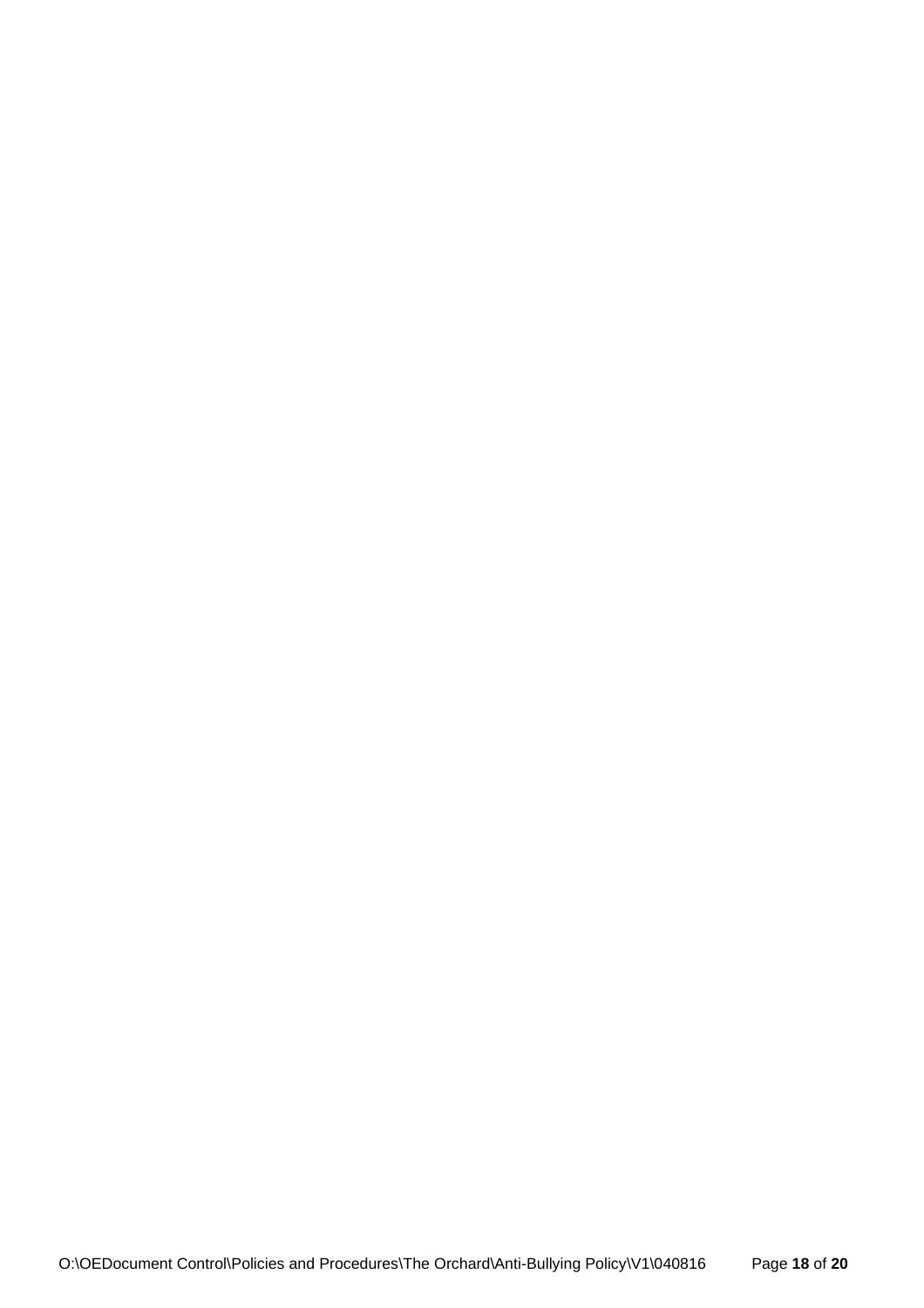# **Appendix A**

## **Learner Statement form**

| Learner Name :                                    | Date:    |  |  |  |
|---------------------------------------------------|----------|--|--|--|
| <b>Class:</b>                                     | Teacher: |  |  |  |
| Site:                                             |          |  |  |  |
| Who is involved?                                  |          |  |  |  |
|                                                   |          |  |  |  |
|                                                   |          |  |  |  |
|                                                   |          |  |  |  |
|                                                   |          |  |  |  |
| What has happened?                                |          |  |  |  |
|                                                   |          |  |  |  |
|                                                   |          |  |  |  |
|                                                   |          |  |  |  |
|                                                   |          |  |  |  |
|                                                   |          |  |  |  |
|                                                   |          |  |  |  |
|                                                   |          |  |  |  |
|                                                   |          |  |  |  |
|                                                   |          |  |  |  |
|                                                   |          |  |  |  |
|                                                   |          |  |  |  |
|                                                   |          |  |  |  |
|                                                   |          |  |  |  |
|                                                   |          |  |  |  |
| Is there anything else you would like us to know? |          |  |  |  |
|                                                   |          |  |  |  |
|                                                   |          |  |  |  |
|                                                   |          |  |  |  |
|                                                   |          |  |  |  |
|                                                   |          |  |  |  |
|                                                   |          |  |  |  |
| Who have you informed?                            |          |  |  |  |
|                                                   |          |  |  |  |
|                                                   |          |  |  |  |
| Are you worried about anything else?              |          |  |  |  |
|                                                   |          |  |  |  |
|                                                   |          |  |  |  |
|                                                   |          |  |  |  |
|                                                   |          |  |  |  |
|                                                   |          |  |  |  |
|                                                   |          |  |  |  |
|                                                   |          |  |  |  |
|                                                   |          |  |  |  |